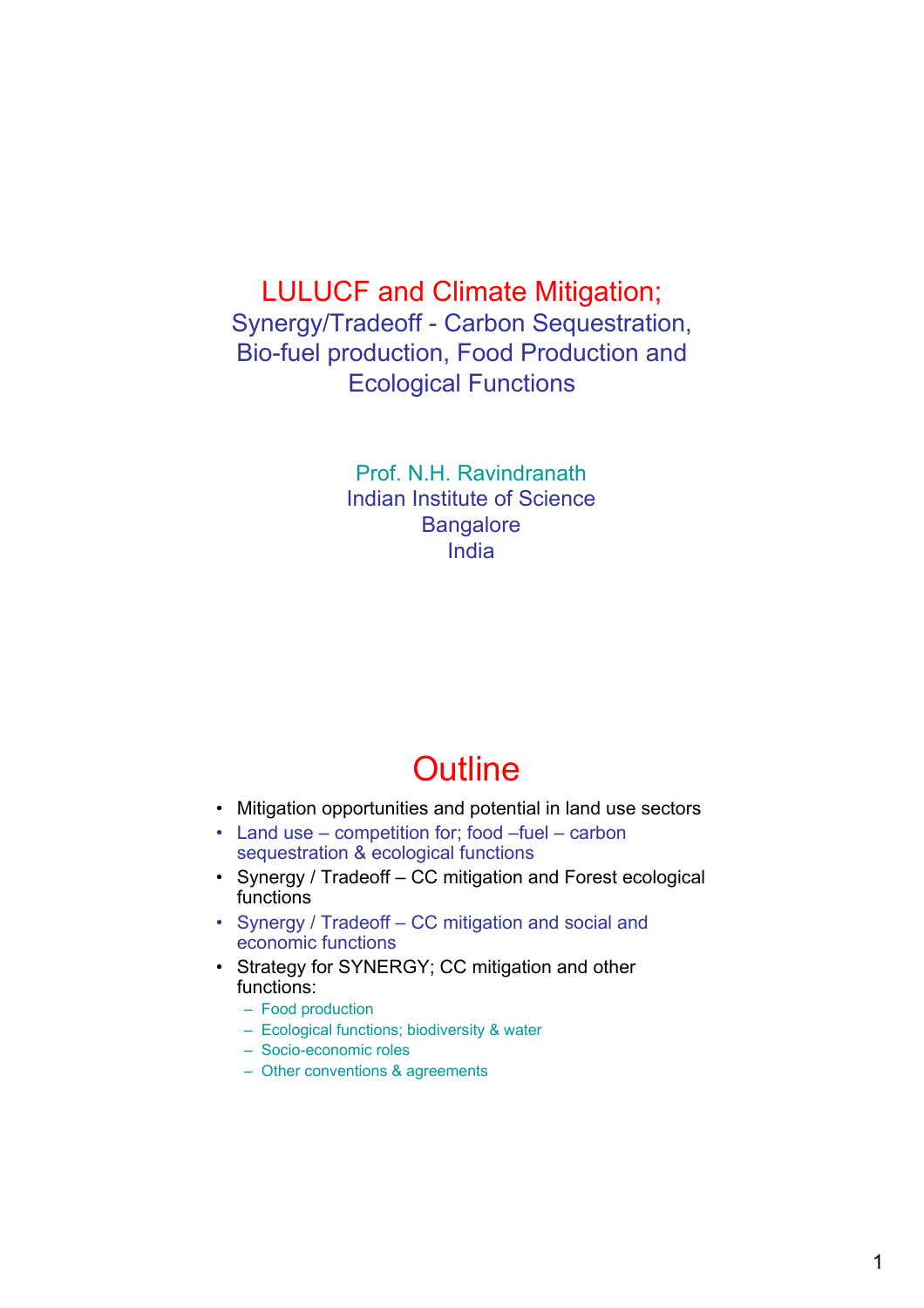#### Decisions on land use for Climate change mitigation *versus* Other functions

- Climate change mitigation still not a major competitive use for land in developing countries – but could be in FUTURE
- No decision tool or approach available to assist land use policy decision makers
- Land use for climate mitigation is often seen as a competitive or conflicting strategy for land use
- Land use for mitigation is seen as a loss of other functions or benefits

#### Thus tradeoff assumed to exist between land use for climate mitigation and other functions

### Mitigation options in land use sector

- 1. Carbon emission reduction
	- Halting / reducing deforestation)
- 2. Carbon Sequestration
	- Afforestation, reforestation and forest management
- 3. Fossil fuel / product substitution
	- Bioenergy / biofuels / wood products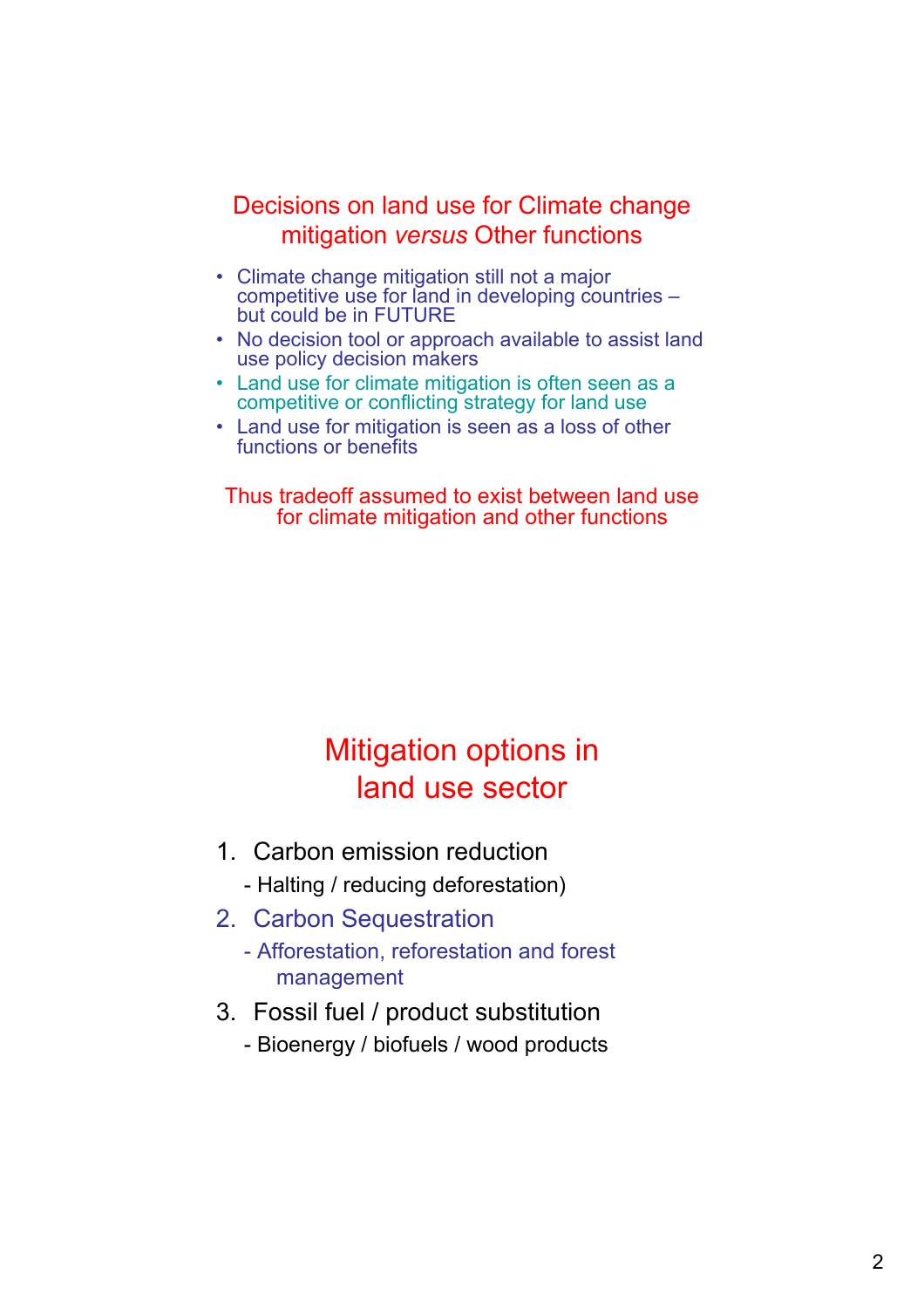### Mitigation potential of forest and land use sectors

- IPCC assessments have shown a large mitigation potential
	- $-$  SAR = 66 to 87 GtC for 50 years
	- $-$  TAR = 2 GtC / year
	- AR-4= 1.2 GtC / year ??
- Bioenergy or biofuel potential
	- Very large: 150-200 EJ per year (Global energy use in 1997 was 280 GJ)
	- IEA projects: 60 EJ by 2020
- IPCC limited literature ??

## Implications of climate change on existing sink & miitgation potnetial

- Implications NOT clealry understood
- Sink likely to increase initially (upto 20s/30s)
- Sink may decline later and may even disappear?
- Still uncertainty on the direction of impacts – Surely there will be impacts on C-stocks and rates
- Need not have implications for immediate decisions on Lulucf activities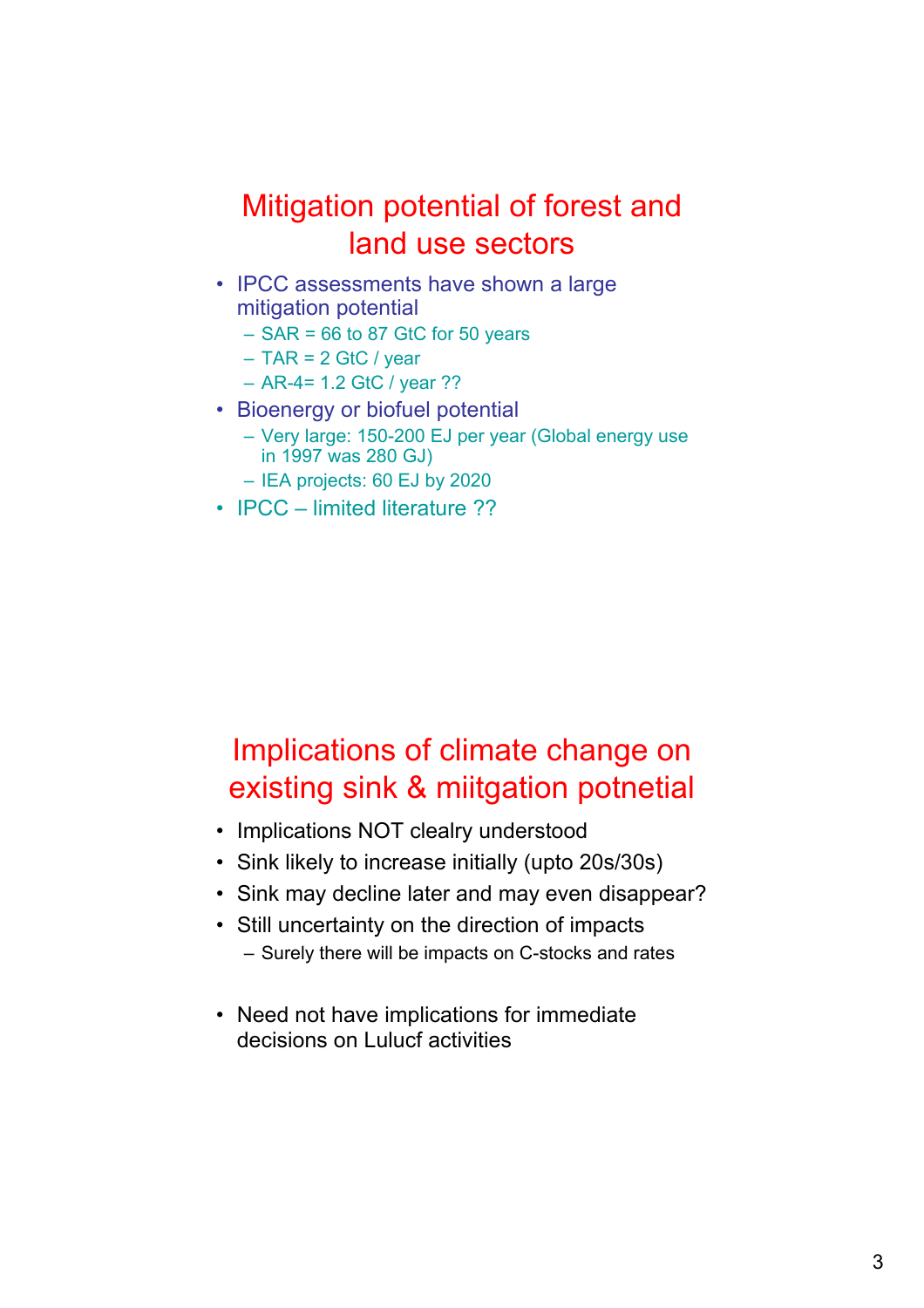### Carbon sequestration and Fossil fuel substitution – Land use options

- Challenge of alternative and competitive uses for Lands in Annex-I & NAI
	- 1. Food production
	- 2. Climate change mitigation
		- Fossil fuel substitution through bioelectricity or liquid fuel
		- Carbon mitigation
	- 3. Ecological functions; biodiversity, watershed
	- 4. Traditional Socio-economic functions

#### Need for promoting SYNERGY for multi-functional forestry; C mitigation and other utilities

#### Area under forest & woodland and agriculture in Asia, Africa and South America

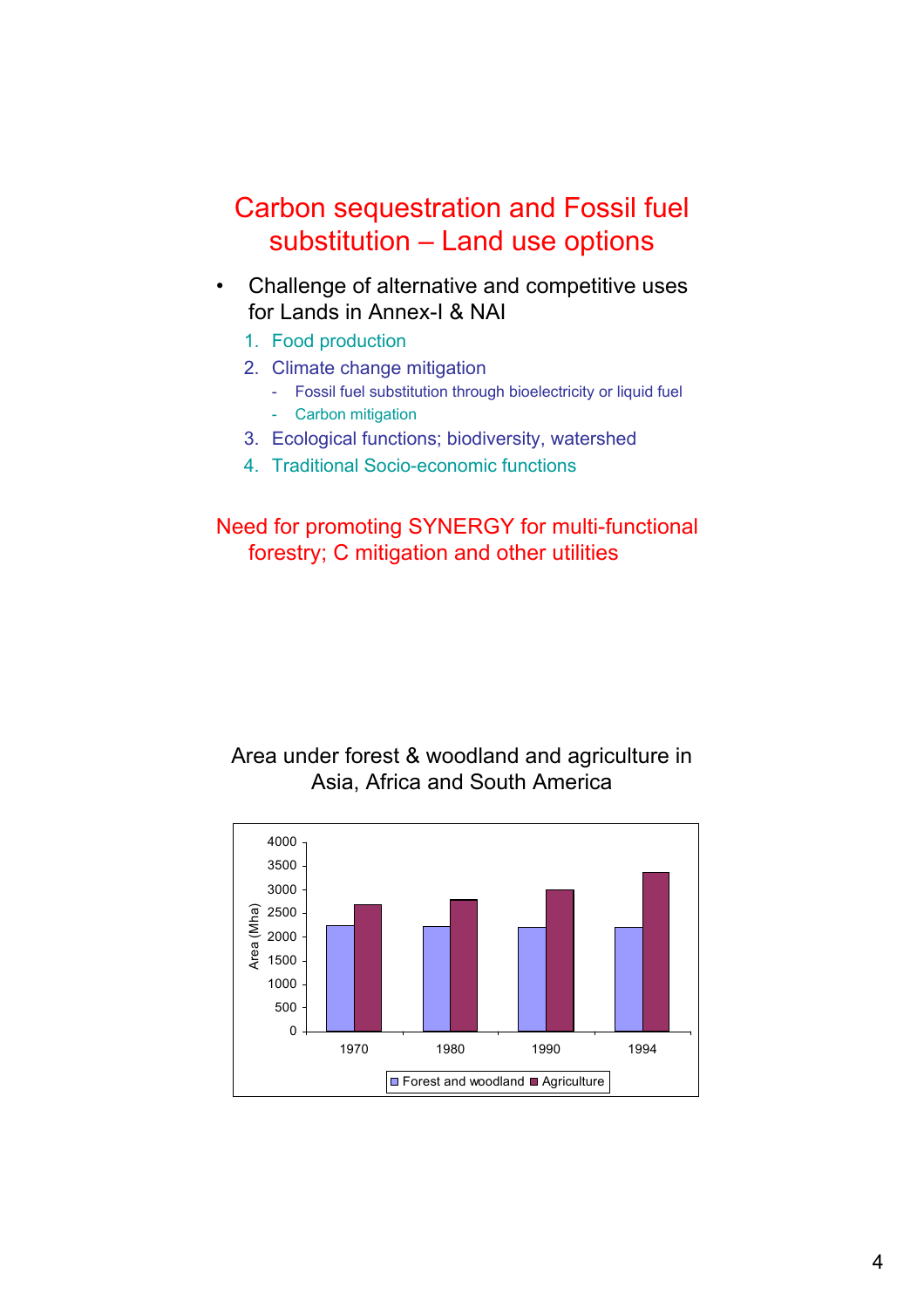### Trends in global area under forests and food production



Total cereal production in Asia, Africa and South America

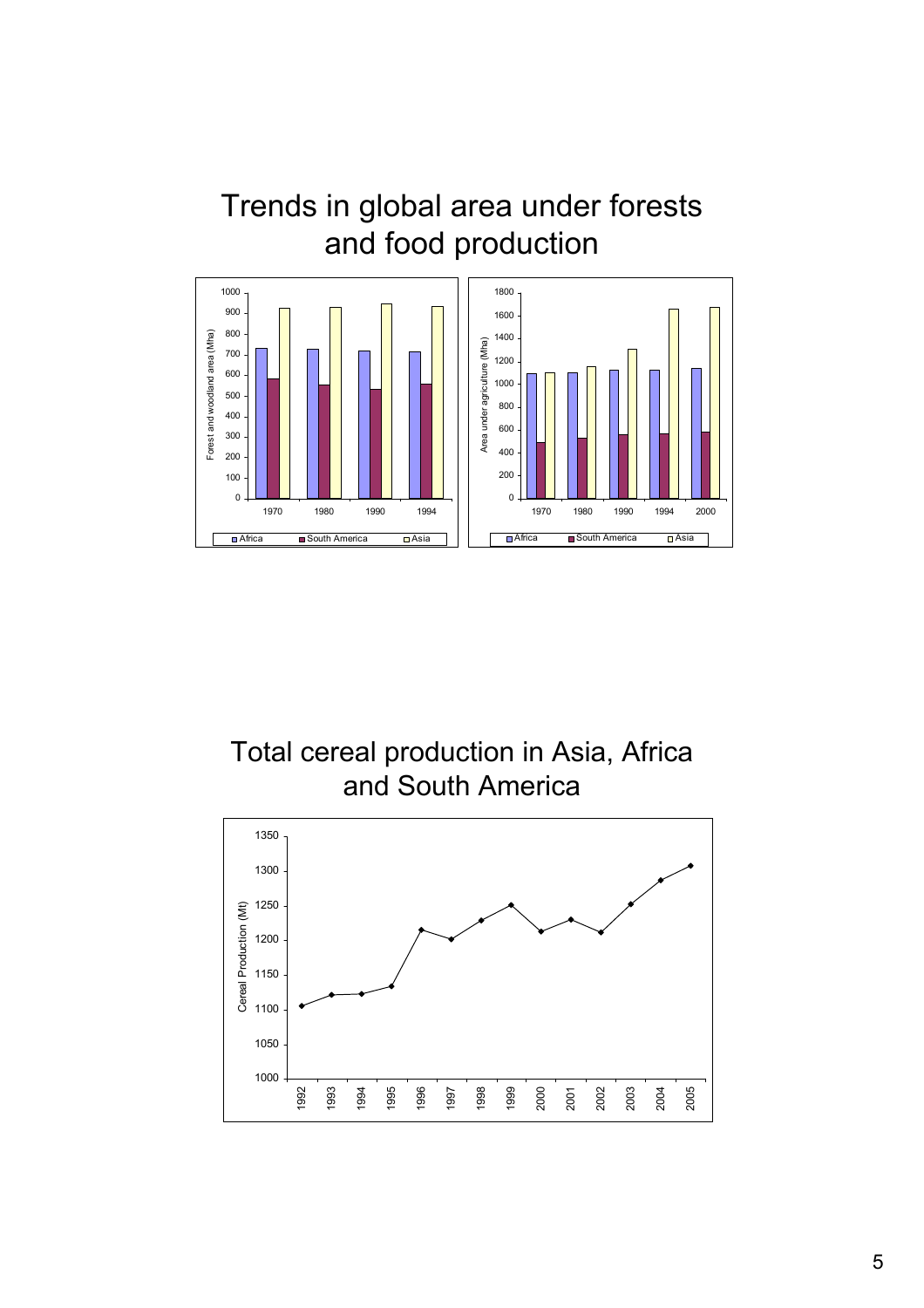## Extent of land potential for climate change mitigation

- Factors determining land available for climate change mitigation projects – competitive
	- Need for land for food production
	- Need for land for fuelwood, industrial wood, sawn timber, etc.
	- Land for other Ecological or Socio-economic functions
- Financial incentives for mitigation
- Economic, institutional and policy factors

GOAL should be to avoid competition and promote SYNERGY between addressing climate change and other roles or functions of forests

# Extent of land available for **Mitigation**

- Houghton et al. (1993)
	- 750 Mha of forest land cleared in DCs, of which 90% inefficiently managed or used for marginal agriculture
- IPCC SAR
	- Global area 700 Mha; A&R-345 Mha, 138 Mha slowing deforestation & 217 Mha for NR
- Bekkering (1992)
	- 11 tropical countries 483 Mha for A&R
- Ravindranath & Sathaye (1998) 13 countries – 191 Mha – A&R; 179 Mha – AF; 75 Mha - NR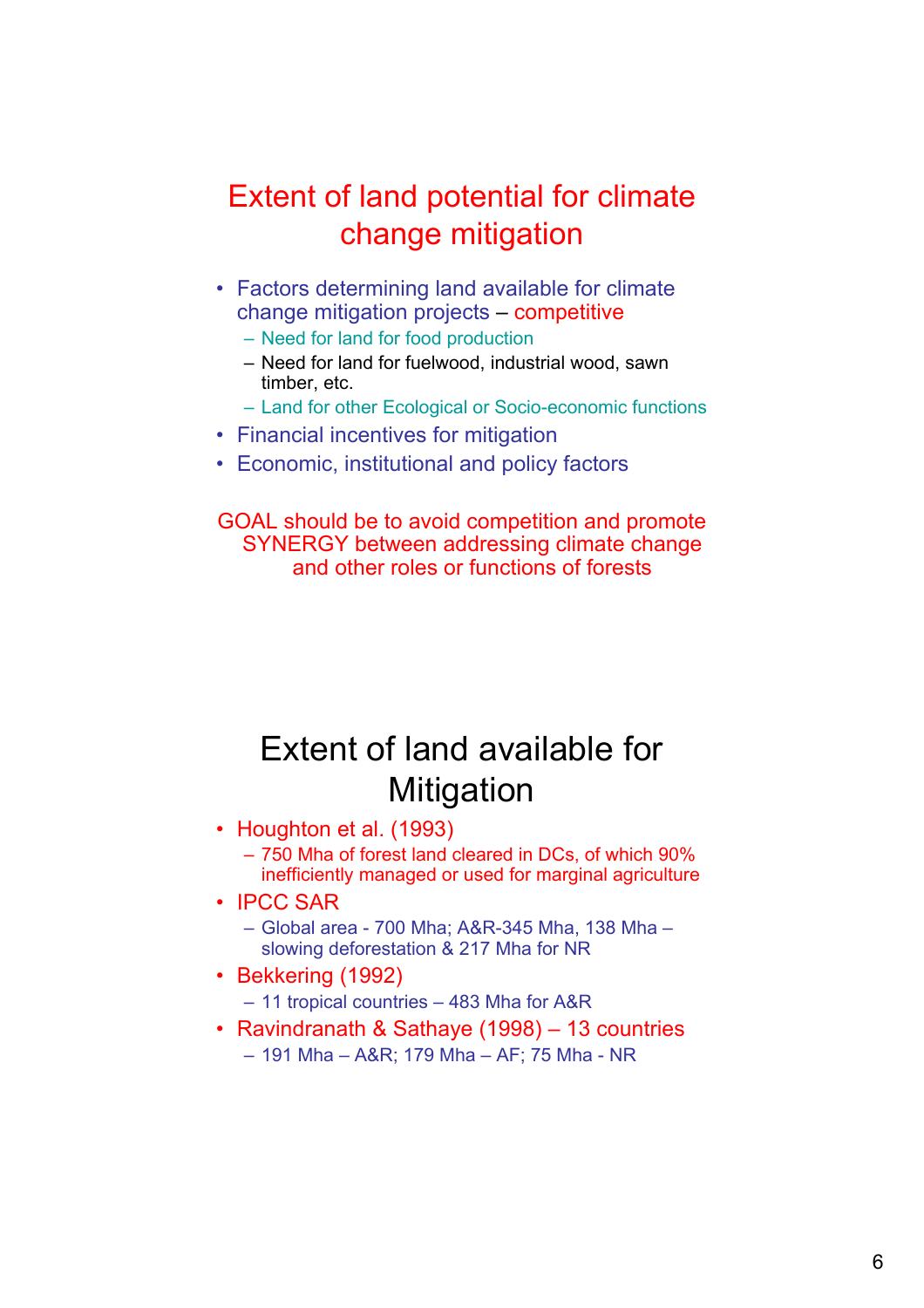### Multiple options for land-use in addressing climate mitigation

- 1. C Sequestration
	- i) Afforestation and reforestation in degraded forest land ii) Agro-forestry on crop lands
- 2. Biofuels or bioenergy
	- i) Biomass power; Energy plantations for wood combustion or gasification – marginal or degraded lands
	- ii) Liquid fuels
		- Biodiesel from ex. Jatropa, Pongamia, Rape seed
		- Ethanol from Sugarcane, corn, sugarbeat
		- Methanol from biomass
- 3. Wood products substituting FF intensive products

## Choice of land categories & extent of land for mitigation activities

- Varies with the country & even regions – Most countries have surplus land
- Varies with status of economic development
	- Demand for food, livestock grazing, ecological functions
	- Both developing and developed have surplus lands
- Depends on the financial incentives mitigation
	- Carbon payments likely to be an incentive
	- Carbon payments per hectare
- National and local land use policies
	- Could change and favor mitigation, depending on carbon price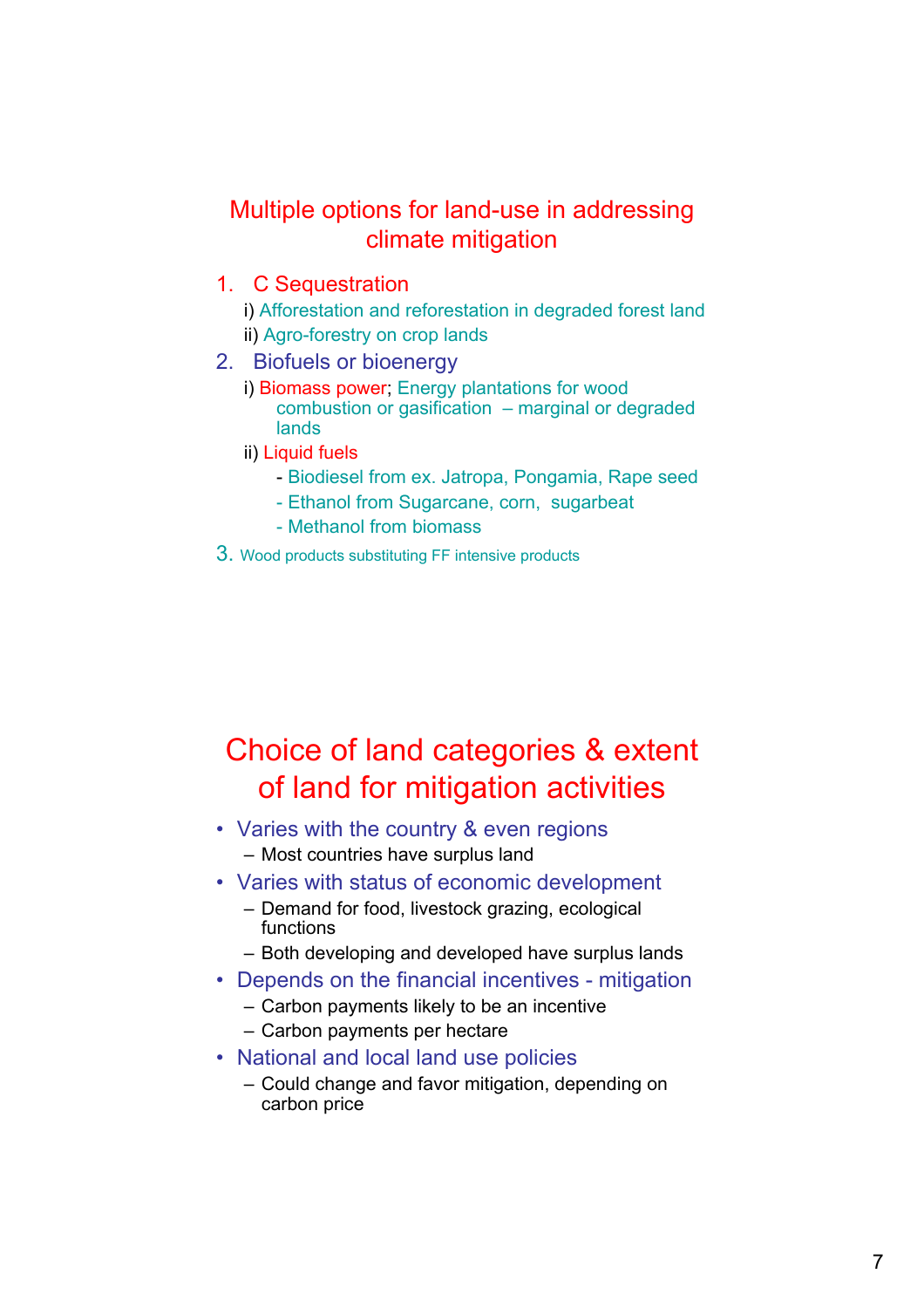### Strategy for multifunctional mitigation projects

- Need for Guidelines for Bioenergy or C sequestration projects for addressing
	- Biodiversity conservation
	- Local biomass demands; fuelwood, grazing, etc
	- Not affect water balance or compete for water
	- Sustaining the benefits; carbon & sustainable development
	- Possibly address local environmental issues; water pollution, reclaiming degraded lands,..
	- Local food production or security not affected
	- Adaptation to climate change
	- Compliment other conventions & agreements

#### Currently such issues are inadequately considered under mitigation projects

#### TRADE-OFF: C seq & Bioenergy projects for environmental & economic services

| Environmental<br>/ Economic<br>services | Carbon sequestration                                                             | <b>Bioenergy</b>                        |
|-----------------------------------------|----------------------------------------------------------------------------------|-----------------------------------------|
| Food<br>production                      | - Only if cropland converted<br>- If land meant for crops<br>converted to C- seq | - tradeoff only if<br>cropland used     |
| <b>Biodiversity</b>                     | - If forest land used<br>- If monocultures adopted                               | - No trade-off if<br>non-forest land    |
| <b>Water supply</b>                     | - No trade-off<br>- Rarely irrigated                                             | - Trade-off only if<br>irrigated        |
| <b>Local biomass</b><br>supply          | - No trade-off<br>- Largely degraded land<br>used                                | - Trade-off only if<br>forests replaced |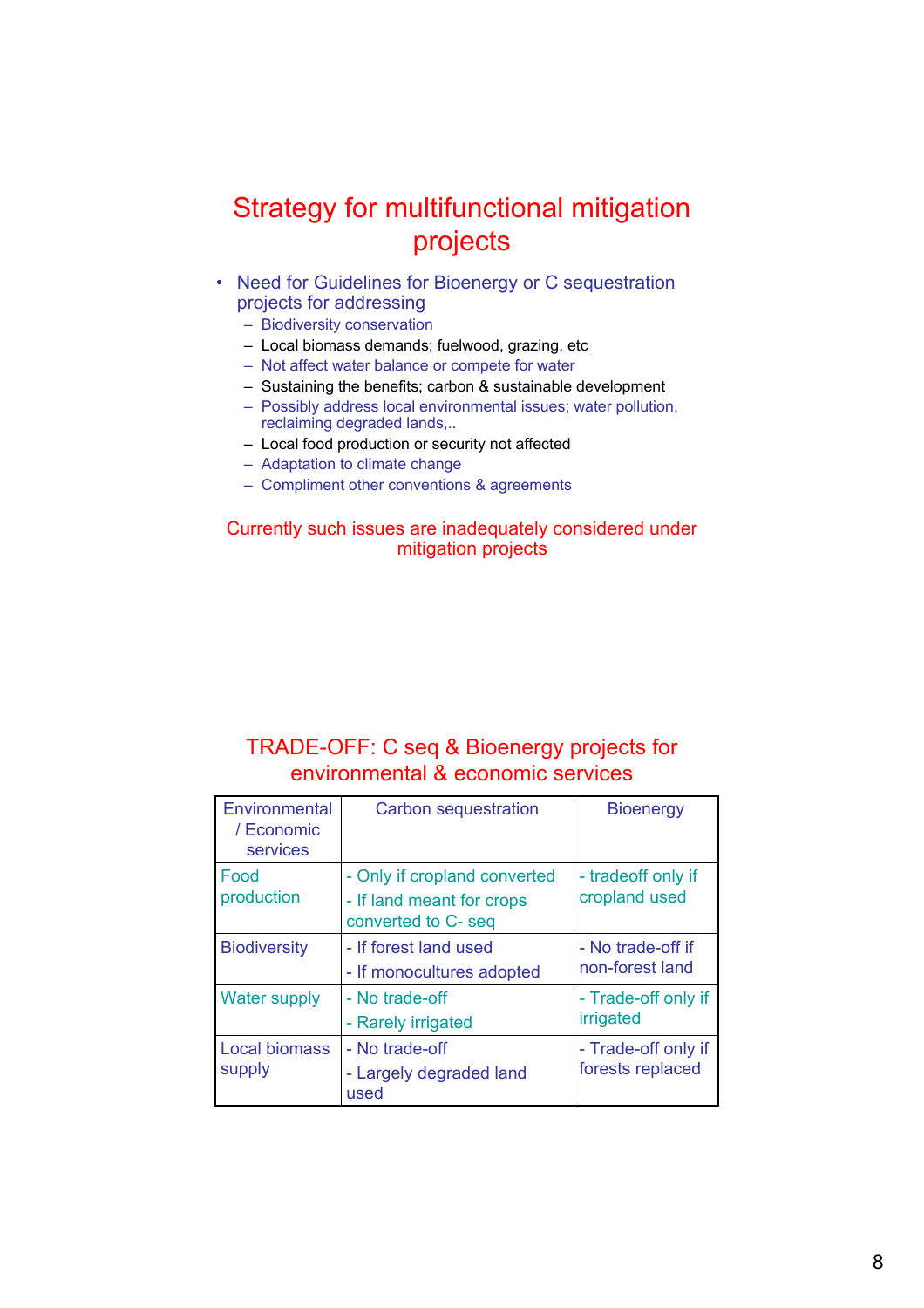### Synergy; C seq & bioenergy projects for Environmental & economic services

| Evni / Econo.<br>Service       | $C -$ Seq                                                          | Bioenergy                                                                       |
|--------------------------------|--------------------------------------------------------------------|---------------------------------------------------------------------------------|
| Food<br>production             | -SYNERGY<br>-if Deg lands leads to<br>Land reclamation             | <b>SYNERGY: If deg lands</b><br><b>TRADEOFF: if cropland</b>                    |
| <b>Biodiversity</b>            | -SYNERGY<br>-If Deg lands used<br>-BD incorporated                 | <b>TRADEOFF</b><br>-If deg forest land<br>-If only mono plantations             |
| <b>Water supply</b>            | -SYNERGY: if A&R in Deg<br>lands, leads to watershed<br>protection | <b>TRADEOFF: if cropland</b><br>used & irrigated<br><b>SYNERGY: if deg land</b> |
| <b>Local biomass</b><br>supply | -SYNERGY: If Deg land used,<br>biomass needs incorporated          | <b>SYNERGY; if multi-</b><br>species planted & local<br>needs incorporated      |

## How to promote synergy in land use for mitigation

- Under current Kyoto Protocol activities under Articles; 3.3, 3.4 and 12
- Any emerging mechanisms; Post-Kyoto Protocol
- Multilateral and bilateral mitigation projects
- National A&R and Forest Development programmes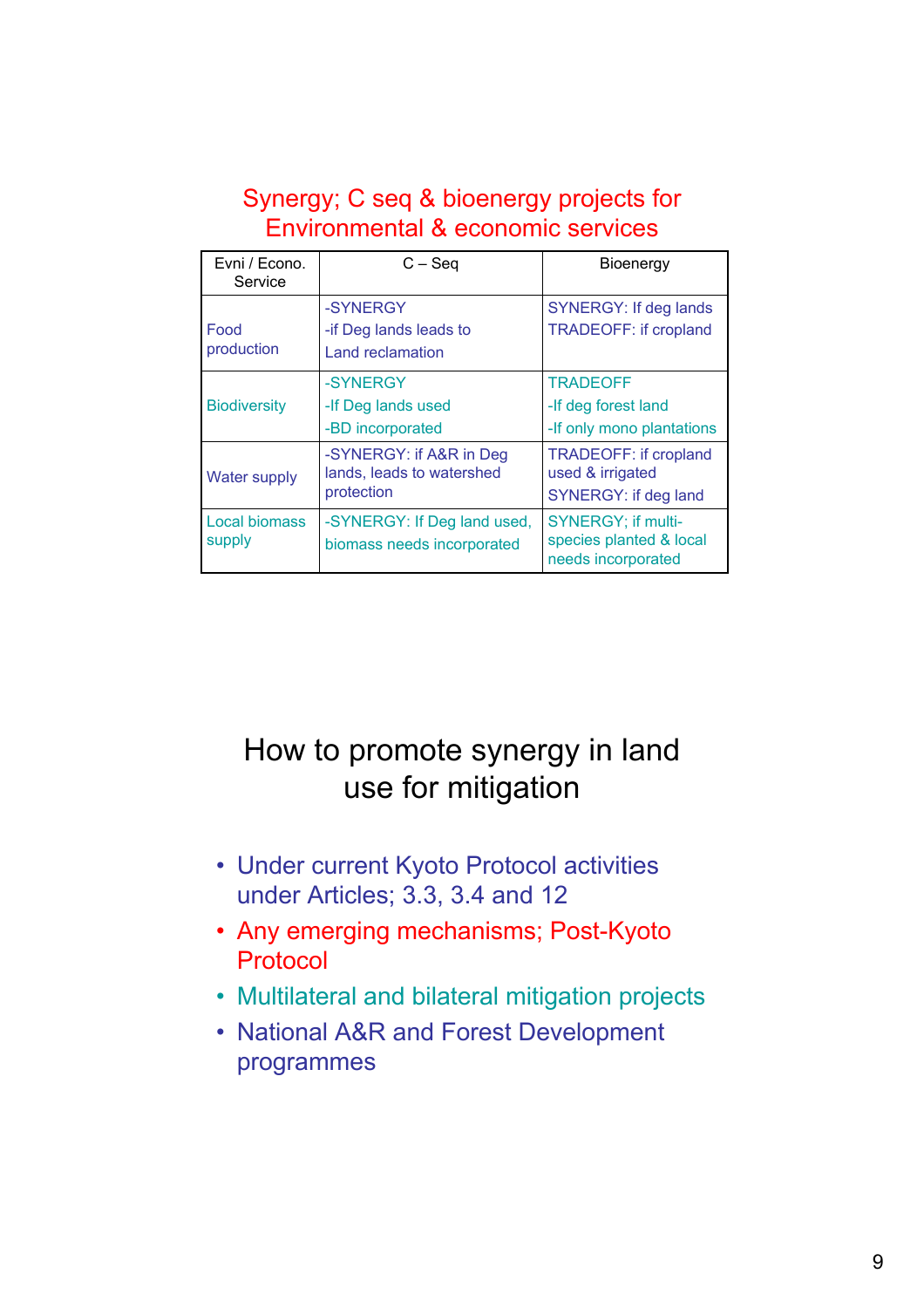# Strategy to promote synergy

- 1. Countries to prioritize land use policies - depending on competitive uses for land
- 2. Develop Guidelines to promote land use for mitigation with multiple functions
	- Synergy, mitigation and Sustainable development
	- Synergy between different functions
		- Mitigation + Biodiversity + Watershed Protection + ..
- 3. Mechanisms to enforce the 'Synergy Guidelines'
	- Kyoto Protocol and Post-Kyoto
	- Multilateral and bilateral land use related projects

# Issues for future negotiations

- 1. Improve scientific understanding
	- Impacts, mitigation potnetials
	- Synergy, tradeoff,
	- Methods for estimation, monitoring, etc.
- 2. Developing guidelines for promoting synergy
- 3. Building capacity for promoting synergy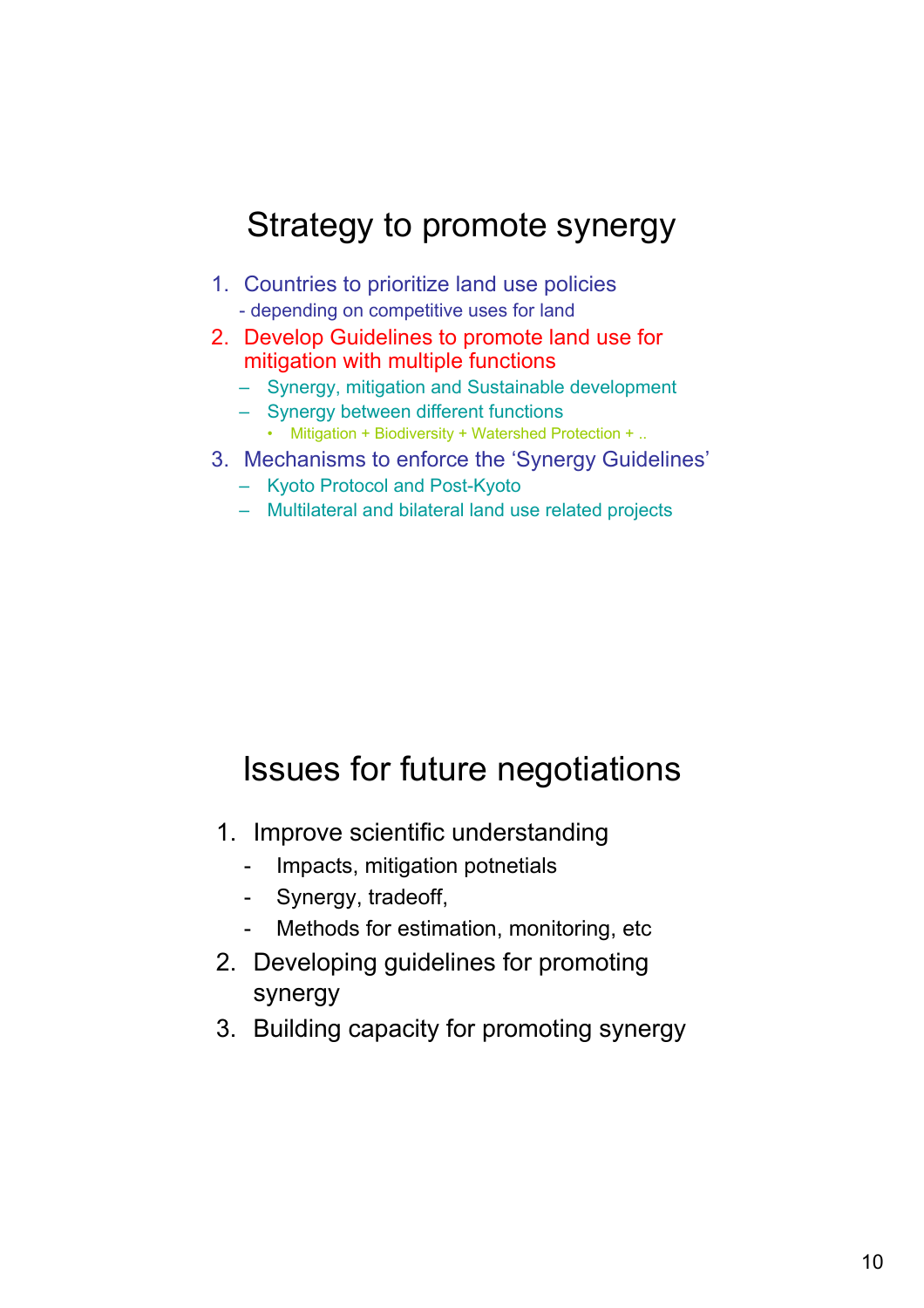### Trends in area under forests and food production in India



Area afforested in India